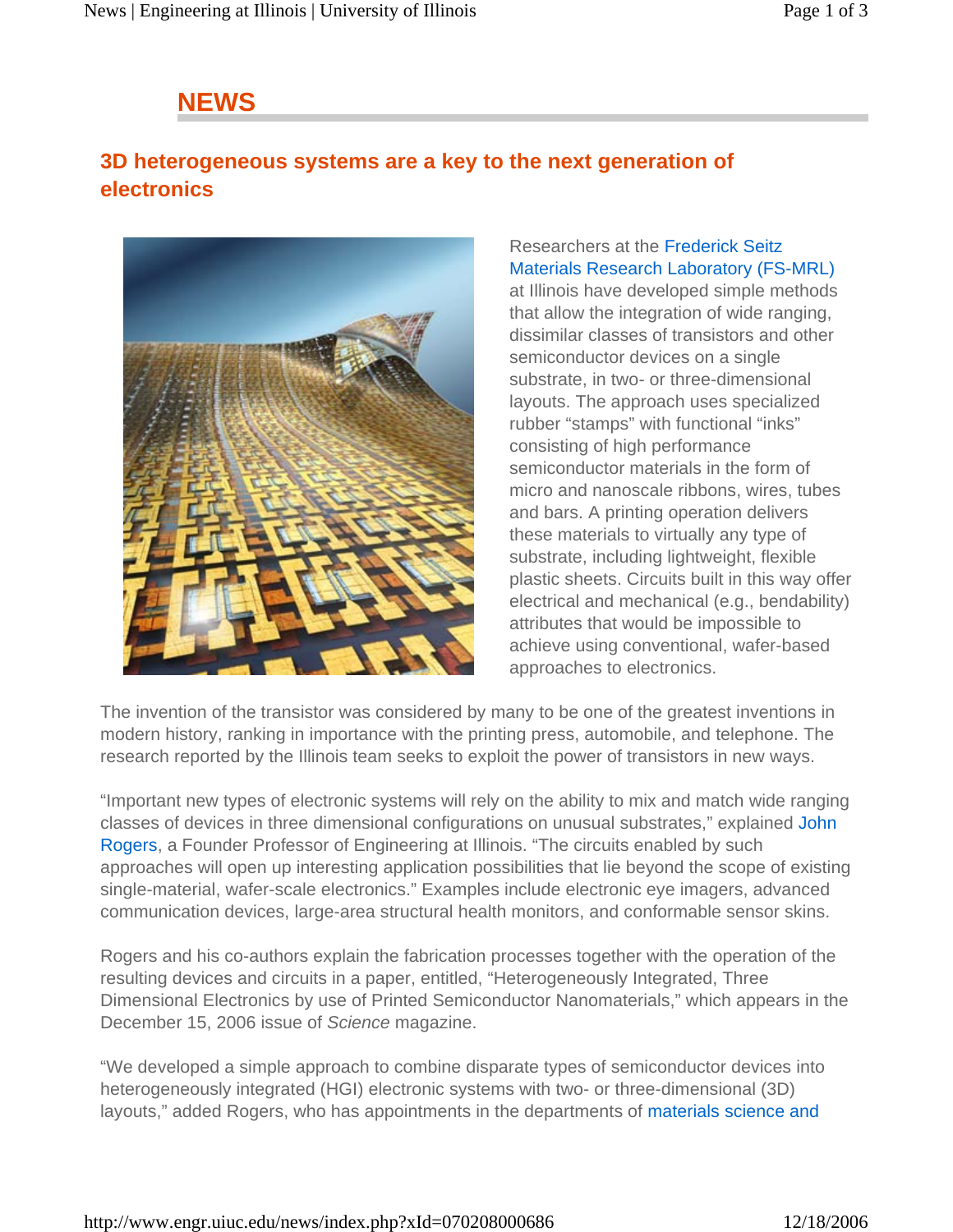engineering, chemistry, electrical and computer engineering, mechanical science and engineering, and is also a researcher at the Beckman Institute for Advanced Science and Technology.

The process begins with the synthesis of different semiconductor nanomaterials (e.g. single walled carbon nanotubes and single crystal nanowires/ribbons of gallium nitride, silicon and gallium arsenide) on separate substrates. Repeated application of an additive, transfer printing process that uses elastomeric stamps and these nanomaterials as 'inks' yields high performance 3D-HGI electronics that incorporate any combination of these (or other) semiconductors.



A key feature of the strategy is that it occurs at room temperature, thereby enabling the electronics to be placed on unconventional substrates such as thin sheets of plastic.

"This work shows that it is possible to liberate high performance electronic devices from semiconductor wafers and to integrate them onto surfaces and substrates that better serve important end applications," explained Ralph Nuzzo, the William H. and Janet Lycan Professor of Chemistry and a professor of materials science and engineering, and a co-

author on the paper.

The paper reports several demonstration systems that involve wide ranging types of devices, including silicon MOSFETs, GaN HEMTs, GaAs diodes and even transistors that use carbon nanotubes, formed in various combinations on rigid as well as mechanically flexible substrates in single and multilayer configurations. Besides these examples, the same methods enable integration of optical, sensing and micromechanical devices with these electronics to yield complete, multifunctional systems.

The *Science* article was co-authored by Jong-Hyun Ahn, a postdoctoral fellow, and co-workers Hoon-Sik Kim, Keon Jae Lee, Yugang Sun, Seokwoo Jeon, and Seong Jun Kang.

Supported by the U.S. Department of Energy, Division of Materials Sciences, the research was implemented with printing and nanomanufacturing approaches that are under development in the NSF Center for Nanoscale Chemical Electrical Mechanical Manufacturing Systems (NanoCEMMS). The work also benefited from the unique facilities at the University of Illinois at Urbana-Champaign including the FS-MRL Center for Microanalysis of Materials.